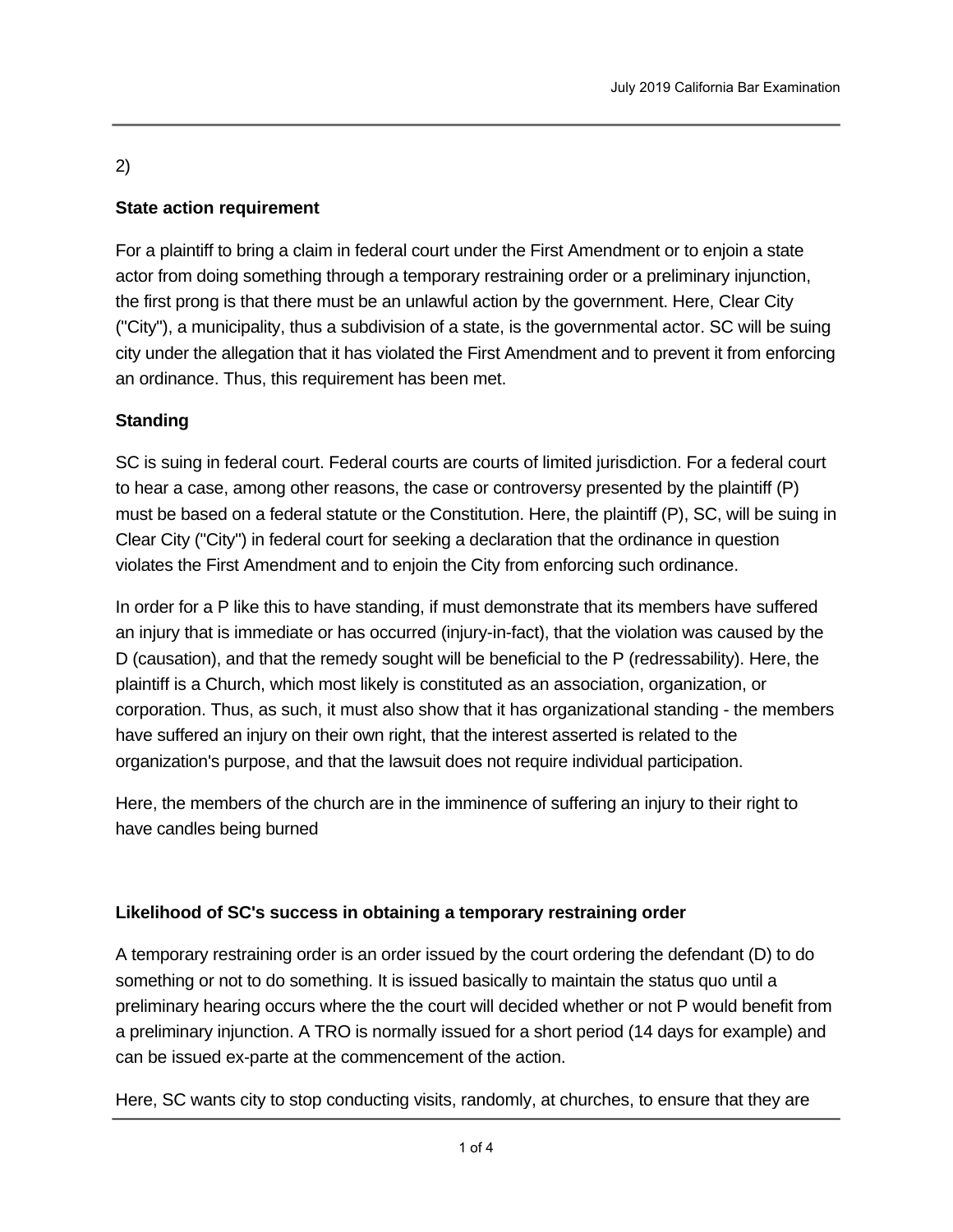not burning candles. If SC would like City to cease it for a short period of time only, the court should grant the TRO, if SC is able to place a bong. Courts normally do not favor TROs since there is too little information on the D's side at this stage of the proceedings. As explained below, the court will thus most likely not grant the TRO.

 $\mathcal{H}_{\text{H}}$  wants city to stop conducting visits, randomly, at churches, to ensure that they are that they are they are they are they are they are they are they are they are they are they are they are they are they are

Here, City enacted an ordinance that prohibits burning candles in any church and authorizes the fire marshal to close down any church in which candle burning occurs. The Mayor told the press that City would vigorously enforce the ordinance and that the fire marshal would randomly visit churches during Sunday services to close down violators.

Prima facie, these facts indicate that a TRO would be a good measure: churches need to have their rituals fully expressed during their meetings so that they fulfill their mission and purpose. However, for a TRO to be granted, the plaintiff must satisfy some requirements.

For a TRO to be issued, the court will assess whether there is a likelihood that the P will succeed on the merits, that irreparable harm will occur in case the TRO is not granted, that public policy favors granting, and that the balancing of the hardships favors the plaintiff. The plaintiff must also post a bond.

Likelihood to succeed on the merits - last Sunday, the marshal visited six churches but not SC. In order for P likely succeed, it must show that it suffered a direct, actual injury. Here, SC was not visited thus injury did not occur to it directly.

Irreparable harm - Out of the 50 churches located in City, the marshal decided to visit 6 and these were issued warnings, not shut down. After visiting the last church, the marshal announced that it would no further warnings would be issued to churches caught violating the ordinance. Warnings by itself do not mean that the other similar situated plaintiffs were injured and that irreparable harm could be suffered by SC or any of the other churches.

Balancing of the hardships - burden on the D vs. benefit to the P if granted - also favors the D. There will be no hardship to P since the marshal also announced that due to a lack of personnel these random visits would not resume for at least eight weeks.

Public policy -the government providing for the citizens welfare (and life), favors not granting.

As said before, Courts generally disfavor the issuance of TROs and P has a high burden to clear when filing one.

Thus, SC will most likely not obtain a TRO.

#### **Likelihood of SC's success in obtaining a preliminary injunction**

 $A$  preliminary injunction (PI) is an order is an order is an order is an order is an order  $\mathcal{O}(1)$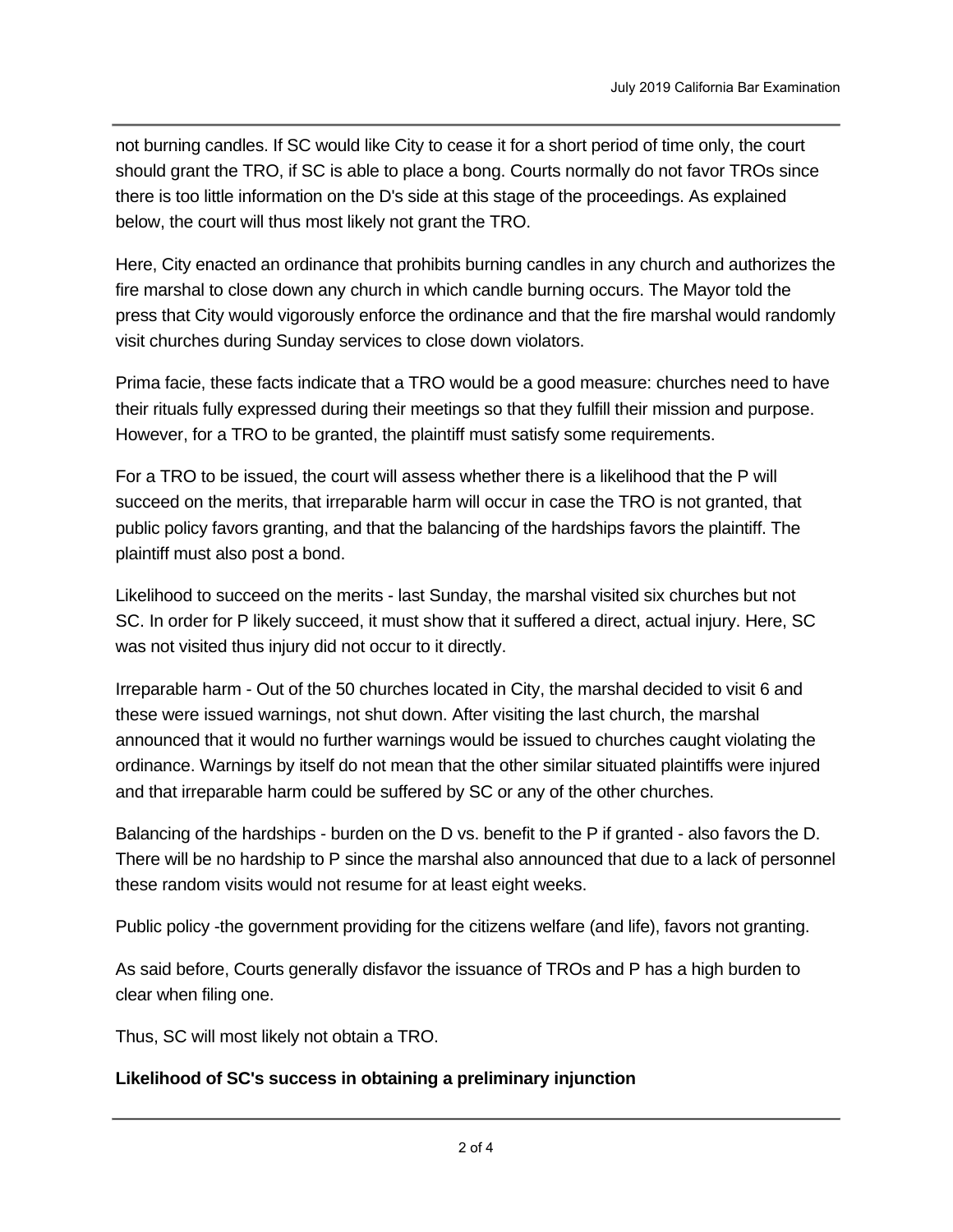A preliminary injunction (PI) is an order issued by the court ordering the defendant (D) to do something or not to do something. It is normally issued at a preliminary hearing and will be in effect until a full merits hearing on the case.

The same requirements. For a PI to be issued, the court will assess whether there is a likelihood that the P will succeed on the merits, that irreparable harm will occur in case the PI is not granted, that public policy favors granting, and that the balancing of the hardships favors the plaintiff. The main differences between a TRO and a PI is that, in the second, notice must be given to the D and the second remains in force until a full hearing on the merits is held.

The prongs for the TRO and the PI are the same. Since the P was not able to satisfy them in relation to the TRO, he won't be able to satisfy them in relation to a PI.

Thus, SC will most likely obtain not obtain a PI.

### **Likelihood of SC's success in obtaining declaratory relief**

Declaratory relief is granted by a federal court is an order declaring that the law in question is unconstitutional. Here, SC seeks declaratory relief (DR) in federal court under the First Amendment to seek to declare the law violates the First Amendment, thus, the remedy is adequate.

Here, City enacted an ordinance that prohibits burning candles in any church and authorizes the fire marshal to close down any church in which candle burning occurs. The Mayor told the press that City would vigorously enforce the ordinance and that the fire marshal would randomly visit churches during Sunday services to close down violators.

The First Amendment prohibits governmental entanglement with religion and the Free Exercise of any honestly held religious belief. The test that should be applied by the court is the Strict Scrutiny test. Here, the P would most likely argue that the government is unduly interfering with its member's right to free exercise their beliefs by burning candles on Sundays. The P will argue that the fact that only 2 out of 6 churches were issued warnings, no shut downs, and this demonstrates that there is no great likelihood that more churches will burn down. It will further argue that the ordinance is not reasonable to advance a compelling governmental interest. P will lastly argue that investigators only "suspected' that the cause was a burning candle, and that this is not probable cause to be closing down churches.

City will counter that the ordinance seeks to advance a compelling interest - to prevent churches from burning down and people from being injured or even dying. City will argue that

electric candles or other similar artifacts that express the burning could be used. City will further